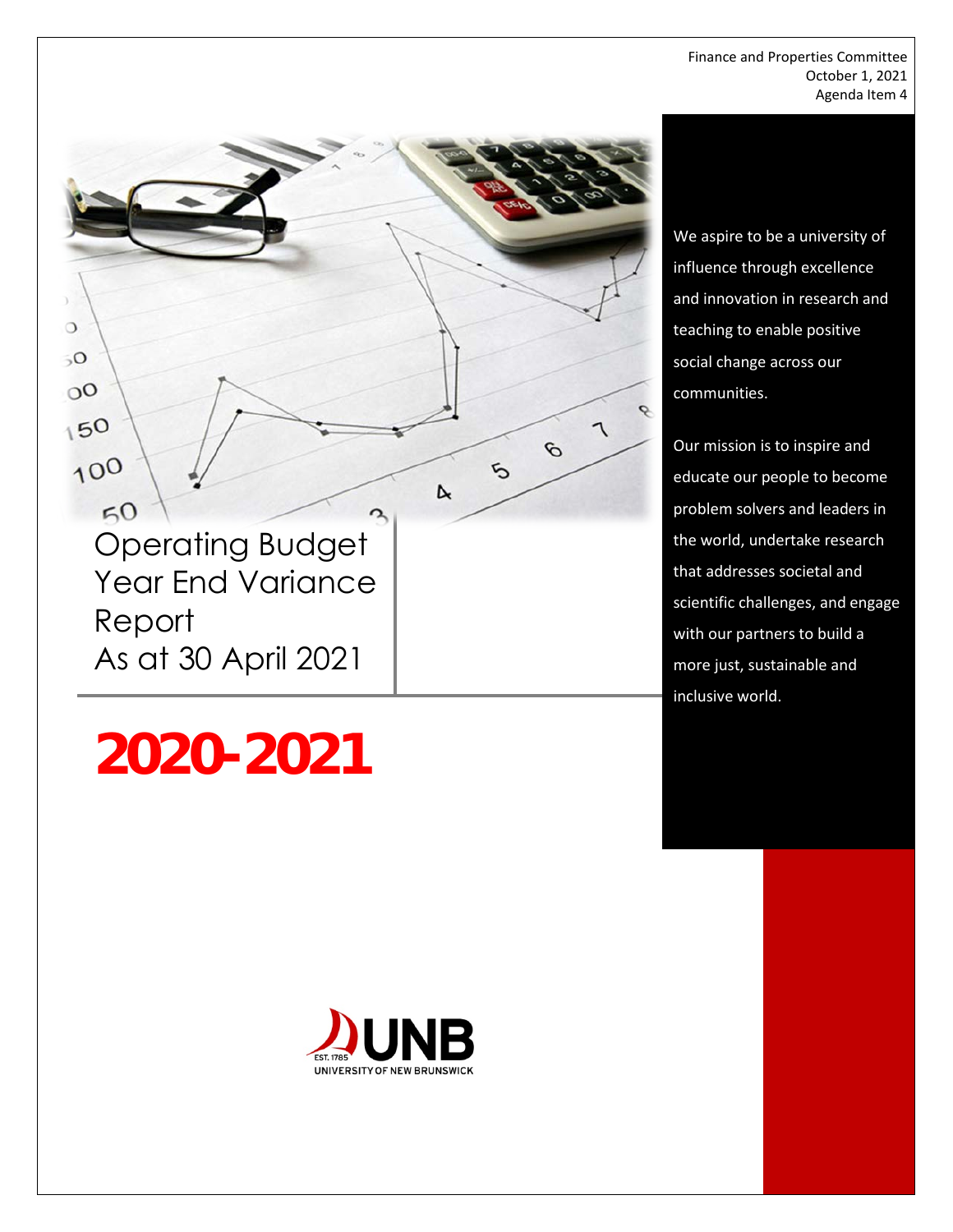

# **Table of Contents**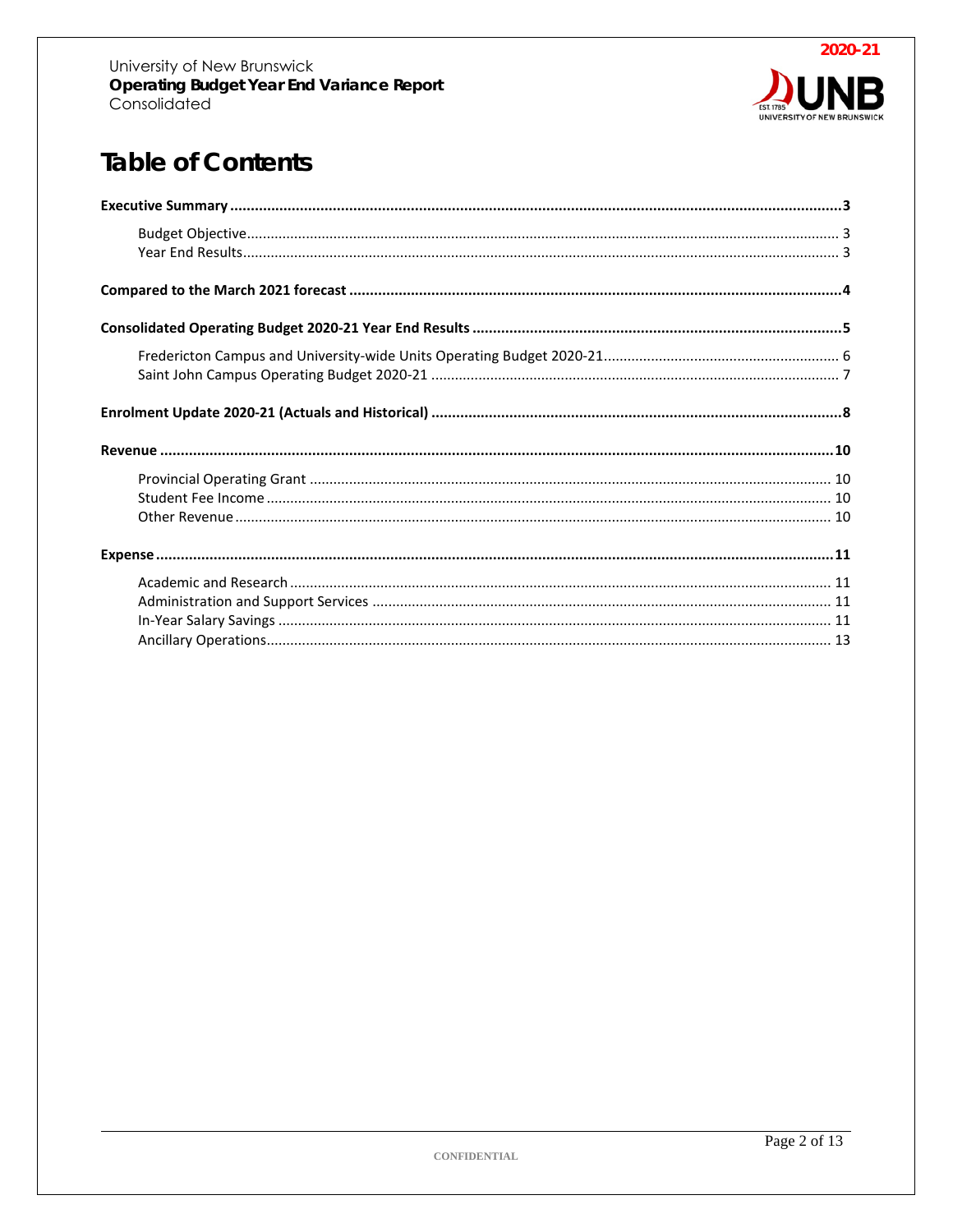

# <span id="page-2-0"></span>**Executive Summary**

#### <span id="page-2-1"></span>**Budget Objective**

The Board of Governors approved a 2020-21 operating budget with a structural deficit of \$(9.7) million resulting largely from financial pressures caused by the covid19 pandemic primarily in enrolment and operation of the residence system as well as the termination of the provincial nursing grant.

The budget also included the application of one-time transfers from reserves to offset the budgeted effect of the pandemic, bringing the budget to a net deficit of \$(2.4) million.

#### <span id="page-2-2"></span>**Year End Results**

As shown in the consolidated operating budget (page 5), the University of New Brunswick has ended the year with a structural deficit of \$8.3 million, which is \$1.4 million better than budgeted. A list of the main variances from the planned budget is as follows:

Revenue was better than budget by \$1.3 million, the most significant items being (more detail on page 10):

- \$1.8 million more than budgeted tuition revenue
- \$0.3 million more than budgeted for short term investment income
- \$(0.2) million less than budgeted for College of Extended Learning
- \$(0.5) million less than budgeted for Contract Overheads, Parking and Sundry Fees,

Expenses were close to budget. Items of note include (more detail on pages 11-13):

- \$0.2 million better than budgeted salary savings
- \$1.0 million better than budgeted for utilities
- \$0.8 million better than budgeted for Fringe Benefits
- \$(0.3) million worse than budget for Ancillary services
- \$(0.7) million worse than budget for print services which includes the recognition of previous years deficits
- \$(0.5) million worse than budget for URec

Transfers from internally restricted assets were \$6.0 million, against a budget of \$7.4 million. The transfer for the Saint John campus was less than budgeted as the campus had a deficit below the budgeted level.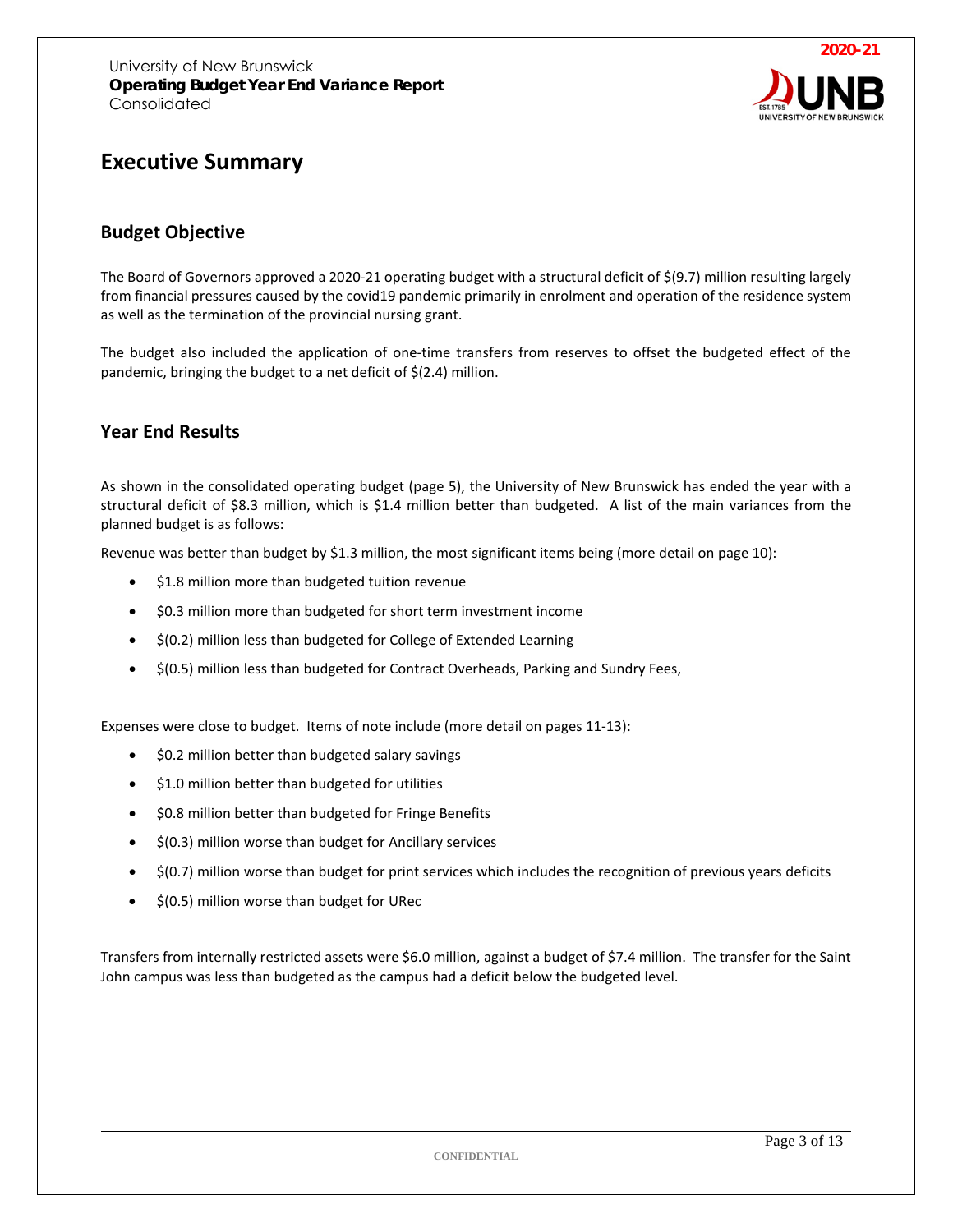

# <span id="page-3-0"></span>**Compared to the March 2021 forecast**

At the April Finance Committee meeting, we reported a forecasted structural deficit of \$(7.3) million. The actual yearend result is for a structural deficit of \$(8.3) million or \$1.0 million more than anticipated in April.

The April report was prepared in mid-March.

The main variances from the April report are:

#### Revenue:

- Tuition revenue \$(0.2m) less than anticipated
- Outreach revenue \$0.3m better than anticipated

#### Expenses:

- Fringe Benefits \$0.2m less than anticipated
- Utilities and Maintenance \$0.3m less than anticipated
- URec net costs  $$$ (0.5)m greater than anticipated
- Bookstore net loss \$(0.1)m greater than anticipated
- Grants and Membership (President's office) \$(0.1)m greater than anticipated
- ITS Print Services \$(0.7)m greater than anticipated partly due to recognizing prior years deficits \$(0.5)m.
- Ancillary Operations \$(0.1)m higher deficit than anticipated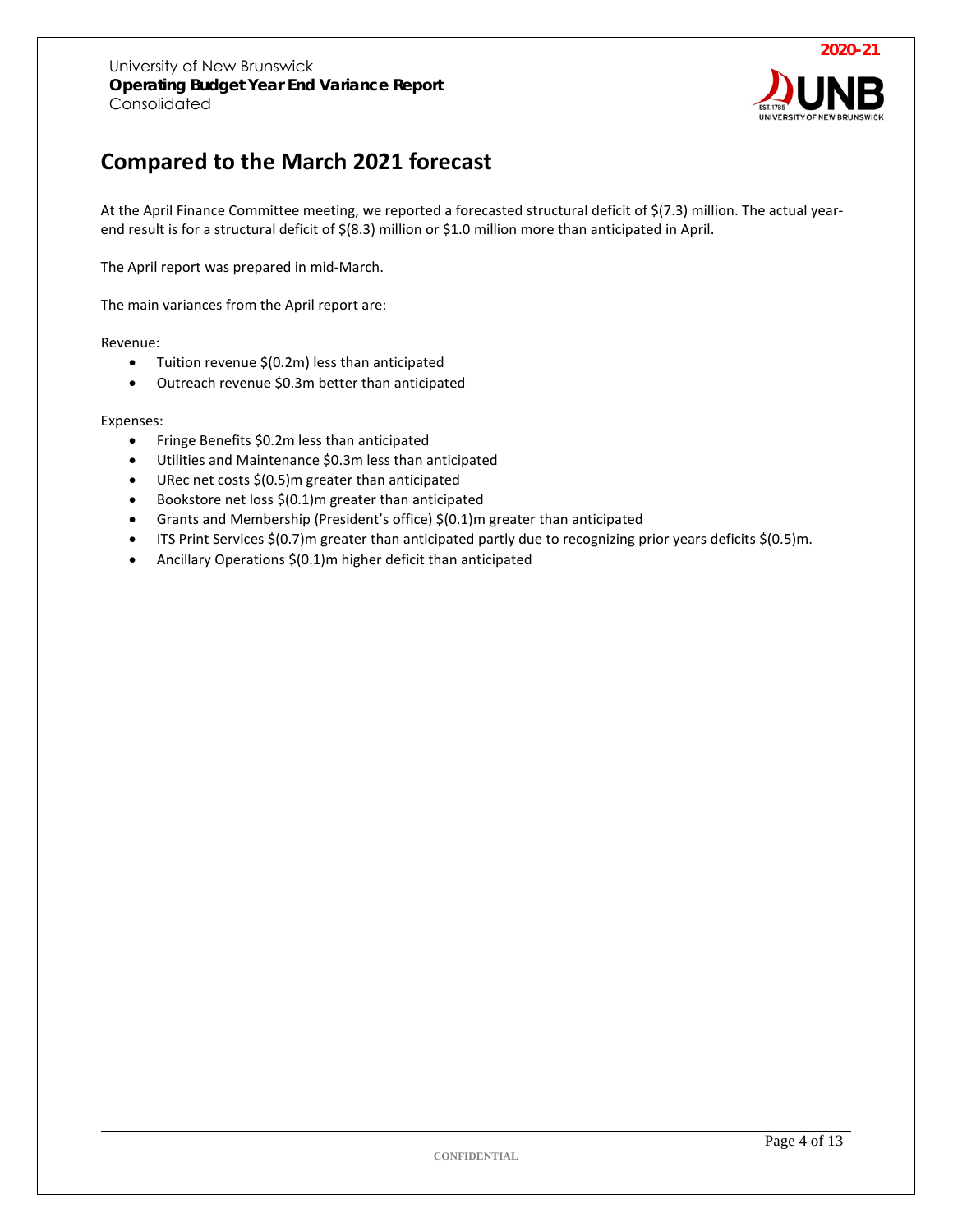

# <span id="page-4-0"></span>**Consolidated Operating Budget 2020-21 Year End Results**

#### **Fav (Unfav) Variance**

| (Thousands of Dollars)                          | <b>Actual Results</b> | Approved<br><b>Budget</b> |                    |    | <b>Actual Results</b> |                |                |
|-------------------------------------------------|-----------------------|---------------------------|--------------------|----|-----------------------|----------------|----------------|
|                                                 | 2019-20               |                           | 2020-21            |    | 2020-21               | <b>Dollars</b> | <b>Percent</b> |
| Revenue                                         |                       |                           |                    |    |                       |                |                |
| <b>Provincial Operating Grant</b>               | \$<br>117,079.4       | S                         | 120,611.6          | \$ | 120,611.6             | \$             | 0.0%           |
| Student Fee Income                              | 67,133.6              |                           | 67,734.8           |    | 69,510.0              | 1,775.2        | 2.6%           |
| Other                                           | 26,959.6              |                           | 22,411.9           |    | 21,986.1              | (425.8)        | $(1.9\%)$      |
| <b>Total Revenue</b>                            | 211,172.6             |                           | 210,758.3          |    | 212,107.7             | 1,349.4        | 0.6%           |
| <b>Expense</b>                                  |                       |                           |                    |    |                       |                |                |
| Academic and Research                           |                       |                           |                    |    |                       |                |                |
| Faculties and Departmental Costs                | 118,546.2             |                           | 118,613.8          |    | 118,203.1             | 410.7          | 0.3%           |
| Academic and Student Support                    | 39,217.7              |                           | 36,853.5           |    | 37,231.0              | (377.5)        | $(1.0\%)$      |
| Sub-Total                                       | 157,763.9             |                           | 155,467.3          |    | 155,434.1             | 33.2           |                |
| Administration and Support Services             |                       |                           |                    |    |                       |                |                |
| Administration and Development                  | 36,271.2              |                           | 35,774.1           |    | 36,672.9              | (898.8)        | $(2.5\%)$      |
| Maintenance and Utilities                       | 26,861.0              |                           | 25,197.0           |    | 24,207.1              | 989.9          | 3.9%           |
| Sub-Total                                       | 63,132.2              |                           | 60,971.1           |    | 60,880.0              | 91.1           |                |
| In-Year Salary Savings                          | (4,733.4)             |                           | (4,714.4)          |    | (4,928.3)             | 213.9          | $(4.5\%)$      |
| <b>Total Operating Expenses</b>                 | 216,162.7             |                           | 211,724.0          |    | 211,385.8             | 338.2          | 0.2%           |
| <b>Operating Surplus/(Deficit)</b>              | (4,990.1)             |                           | (965.7)            |    | 721.9                 | 1,011.2        | 104.7%         |
| <b>Ancillary Operation (Net Deficit)</b>        | 1,655.3               |                           | 6,985.1            |    | 7,303.6               | (318.5)        | $(4.6\%)$      |
| Covid-19 related costs                          |                       |                           | 1,800.0            |    | 1,724.3               | 75.7           | 4.2%           |
| Sub-Total                                       | 1,655.3               |                           | 8,785.1            |    | 9,027.9               | (242.8)        |                |
| <b>Net Position before One-Time Items</b>       | (6,645.4)             |                           | (9,750.8)          |    | (8,306.0)             | 1,444.8        | $(14.8\%)$     |
| Transfers From Internally Restricted Net Assets | 6,645.4               |                           | 7,370.0            |    | 6,056.6               | (1,313.4)      | (17.8%)        |
| <b>Net Position</b>                             | \$                    | \$                        | (2,380.8)          | \$ | (2, 249.4)            | \$<br>131.4    | \$             |
| Net Position as a % of Budgeted Revenue         | 0.0%                  |                           | $(1.1\sqrt[6]{6})$ |    | $(1.1\%)$             | 0.1%           | 0.0%           |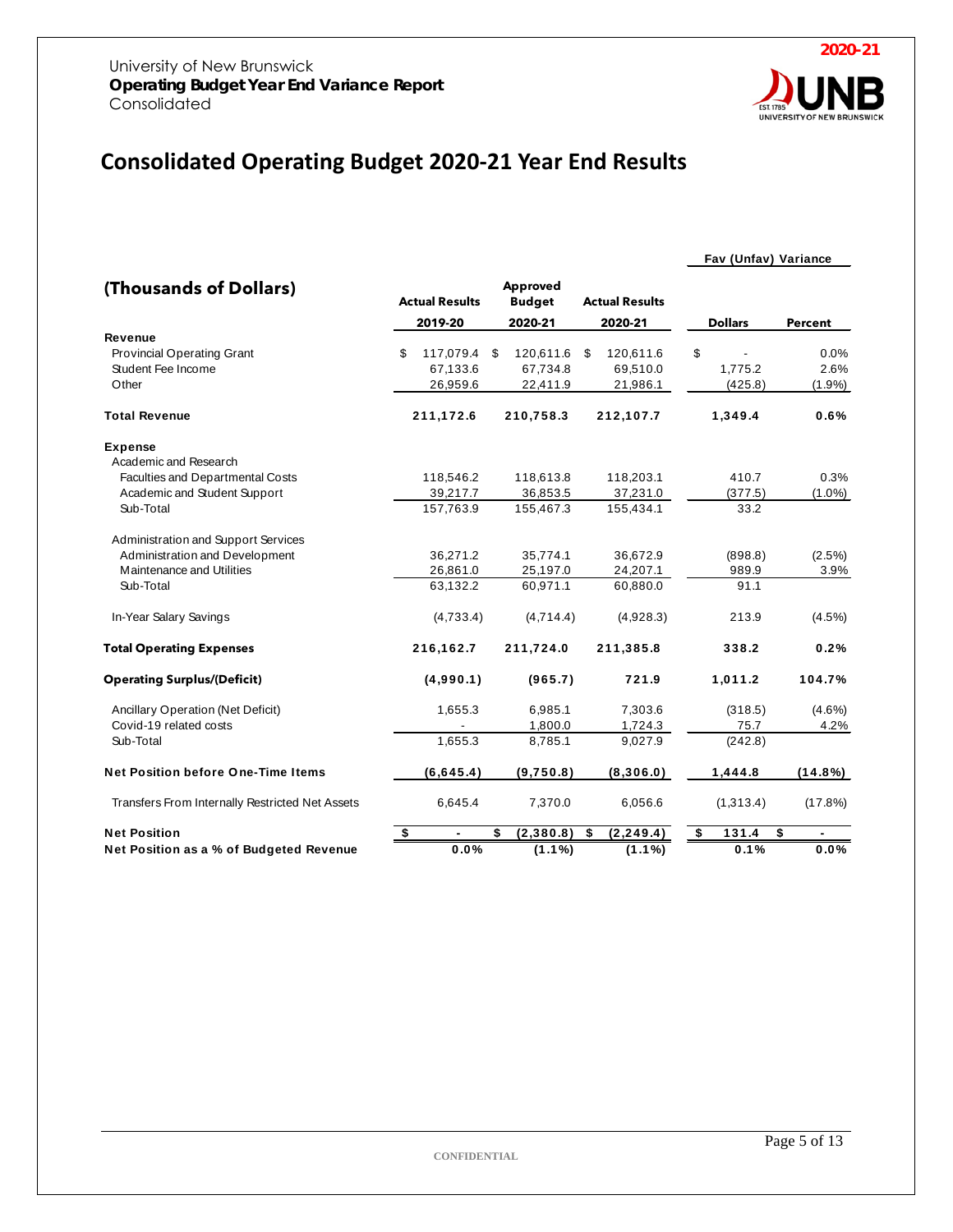

# <span id="page-5-0"></span>**Fredericton Campus and University-wide Units Operating Budget 2020-21**

|                                                                             |    |                                     |                                      |                       |                                   |                | <b>Fav (Unfav) Variance</b> |                           |
|-----------------------------------------------------------------------------|----|-------------------------------------|--------------------------------------|-----------------------|-----------------------------------|----------------|-----------------------------|---------------------------|
| (Thousands of Dollars)                                                      |    | <b>Actual Results</b>               | Approved<br><b>Budget</b>            | <b>Actual Results</b> |                                   |                |                             |                           |
|                                                                             |    | 2019-20                             | 2020-21                              |                       | 2020-21                           |                | <b>Dollars</b>              | <b>Percent</b>            |
| Revenue<br><b>Provincial Operating Grant</b><br>Student Fee Income<br>Other | \$ | 97,766.2 \$<br>50,905.8<br>24,016.9 | 100,771.9 \$<br>52,173.9<br>19,621.0 |                       | 100,771.9<br>52,524.2<br>19,351.4 | $\mathfrak{L}$ | 350.3<br>(269.6)            | 0.0%<br>0.7%<br>$(1.4\%)$ |
| <b>Total Revenue</b>                                                        |    | 172,688.9                           | 172,566.8                            |                       | 172,647.5                         |                | 80.7                        | 0.0%                      |
| <b>Expense</b><br>Academic and Research                                     |    |                                     |                                      |                       |                                   |                |                             |                           |
| Faculties and Departmental Costs                                            |    | 95,520.3                            | 94,498.0                             |                       | 94,129.2                          |                | 368.8                       | 0.4%                      |
| Academic and Student Support                                                |    | 34,423.7                            | 32,208.6                             |                       | 32,661.1                          |                | (452.5)                     | $(1.4\%)$                 |
| Sub-Total                                                                   |    | 129,944.0                           | 126,706.6                            |                       | 126,790.3                         |                | (83.7)                      |                           |
| Administration and Support Services                                         |    |                                     |                                      |                       |                                   |                |                             |                           |
| Administration and Development<br>Maintenance and Utilities                 |    | 29,214.6                            | 28,863.9                             |                       | 29,711.5                          |                | (847.6)                     | $(2.9\%)$                 |
| Sub-Total                                                                   |    | 22,058.0<br>51,272.6                | 20,386.6<br>49.250.5                 |                       | 19,812.1<br>49,523.6              |                | 574.5<br>(273.1)            | 2.8%                      |
| In-Year Salary Savings                                                      |    | (3,974.4)                           | (4,094.4)                            |                       | (4, 191.8)                        |                | 97.4                        | $(2.4\%)$                 |
| <b>Total Operating Expenses</b>                                             |    | 177,242.2                           | 171,862.7                            |                       | 172,122.1                         |                | (259.4)                     | (0.2% )                   |
| <b>Operating Surplus/(Deficit)</b>                                          |    | (4, 553.3)                          | 704.1                                |                       | 525.4                             |                | 340.1                       | (48.3%)                   |
| Ancillary Operation (Net Deficit)                                           |    | 1,524.7                             | 6,092.9                              |                       | 6,473.6                           |                | (380.7)                     | (6.2%)                    |
| Covid-19 related costs                                                      |    |                                     | 1,400.0                              |                       | 1,400.0                           |                | ÷,                          | 0.0%                      |
| Sub-Total                                                                   |    | 1,524.7                             | 7,492.9                              |                       | 7,873.6                           |                | (380.7)                     |                           |
| Net Position before One-Time Items                                          |    | (6,078.0)                           | (6,788.8)                            |                       | (7, 348.2)                        |                | (559.4)                     | 8.2%                      |
| Transfers From Internally Restricted Net Assets                             |    | 6,078.0                             | 5,098.8                              |                       | 5,098.8                           |                |                             | 0.0%                      |
| <b>Net Position</b>                                                         | \$ |                                     | \$<br>$(1,690.0)$ \$                 |                       | (2, 249.4)                        | \$             | $(559.4)$ \$                |                           |
| Net Position as a % of Budgeted Revenue                                     |    | 0.0%                                | $(1.0\%)$                            |                       | $(1.3\%)$                         |                | $(0.3\%)$                   | 0.0%                      |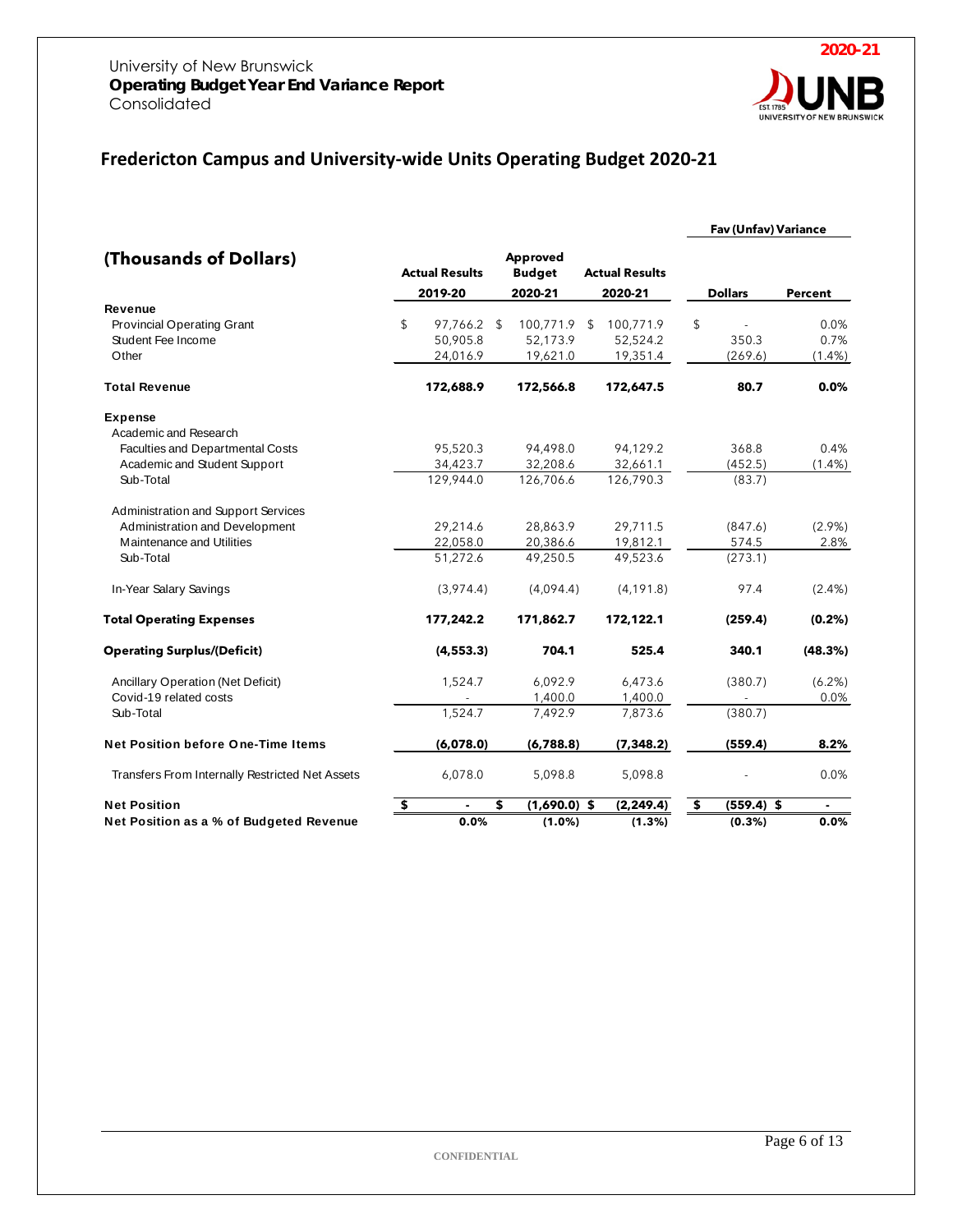# <span id="page-6-0"></span>**Saint John Campus Operating Budget 2020-21**

#### **Fav (Unfav) Variance**

| (Thousands of Dollars)                          |                                      | <b>Actual Results</b> | Approved<br><b>Budget</b> |           |    | <b>Actual Results</b> |                |                |
|-------------------------------------------------|--------------------------------------|-----------------------|---------------------------|-----------|----|-----------------------|----------------|----------------|
|                                                 |                                      | 2019-20               |                           | 2020-21   |    | 2020-21               | <b>Dollars</b> | <b>Percent</b> |
| Revenue                                         |                                      |                       |                           |           |    |                       |                |                |
| <b>Provincial Operating Grant</b>               | \$                                   | 19,313.2              | \$                        | 19,839.7  | \$ | 19,839.7              | \$             | 0.0%           |
| Student Fee Income                              |                                      | 16,227.8              |                           | 15,560.9  |    | 16,985.8              | 1,424.9        | 9.2%           |
| Other                                           |                                      | 2,942.7               |                           | 2,790.9   |    | 2,634.7               | (156.2)        | $(5.6\%)$      |
| <b>Total Revenue</b>                            |                                      | 38,483.7              |                           | 38,191.5  |    | 39,460.2              | 1,268.7        | 3.3%           |
| <b>Expense</b>                                  |                                      |                       |                           |           |    |                       |                |                |
| Academic and Research                           |                                      |                       |                           |           |    |                       |                |                |
| Faculties and Departmental Costs                |                                      | 23,025.9              |                           | 24,115.8  |    | 24,073.9              | 41.9           | 0.2%           |
| Academic and Student Support                    |                                      | 4,794.0               |                           | 4,644.9   |    | 4,569.9               | 75.0           | 1.6%           |
| Sub-Total                                       |                                      | 27,819.9              |                           | 28,760.7  |    | 28,643.8              | 116.9          |                |
| Administration and Support Services             |                                      |                       |                           |           |    |                       |                |                |
| Administration and Development                  |                                      | 7,056.6               |                           | 6,910.2   |    | 6,961.4               | (51.2)         | (0.7%          |
| Maintenance and Utilities                       |                                      | 4,803.0               |                           | 4,810.4   |    | 4,395.0               | 415.4          | 8.6%           |
| Sub-Total                                       |                                      | 11.859.6              |                           | 11,720.6  |    | 11.356.4              | 364.2          |                |
| In-Year Salary Savings                          |                                      | (759.0)               |                           | (620.0)   |    | (736.5)               | 116.5          | 18.8%          |
| <b>Total Operating Expenses</b>                 |                                      | 38,920.5              |                           | 39,861.3  |    | 39,263.7              | 597.6          | 1.5%           |
| <b>Operating Surplus/(Deficit)</b>              |                                      | (436.8)               |                           | (1,669.8) |    | 196.5                 | 671.1          | 40.2%          |
| Ancillary Operation (Net Deficit)               |                                      | 130.6                 |                           | 892.2     |    | 830.0                 | 62.2           | 7.0%           |
| Covid-19 related costs                          |                                      |                       |                           | 400.0     |    | 324.3                 | 75.7           | 18.9%          |
| Sub-Total                                       |                                      | 130.6                 |                           | 1,292.2   |    | 1,154.3               | 137.9          |                |
| <b>Net Position before One-Time Items</b>       |                                      | (567.4)               |                           | (2,962.0) |    | (957.8)               | 2,004.2        | (67.7%)        |
| Transfers From Internally Restricted Net Assets |                                      | 567.4                 |                           | 2,271.2   |    | 957.8                 | (1,313.4)      | (57.8%)        |
| <b>Net Position</b>                             | $\overline{\boldsymbol{\mathsf{s}}}$ |                       | \$                        | (690.8)   | \$ |                       | \$<br>690.8    | \$             |
| Net Position as a % of Budgeted Revenue         |                                      | 0.0%                  |                           | $(1.8\%)$ |    | 0.0%                  | 1.8%           | 0.0%           |

**2020-21** UNIVERSITY OF NI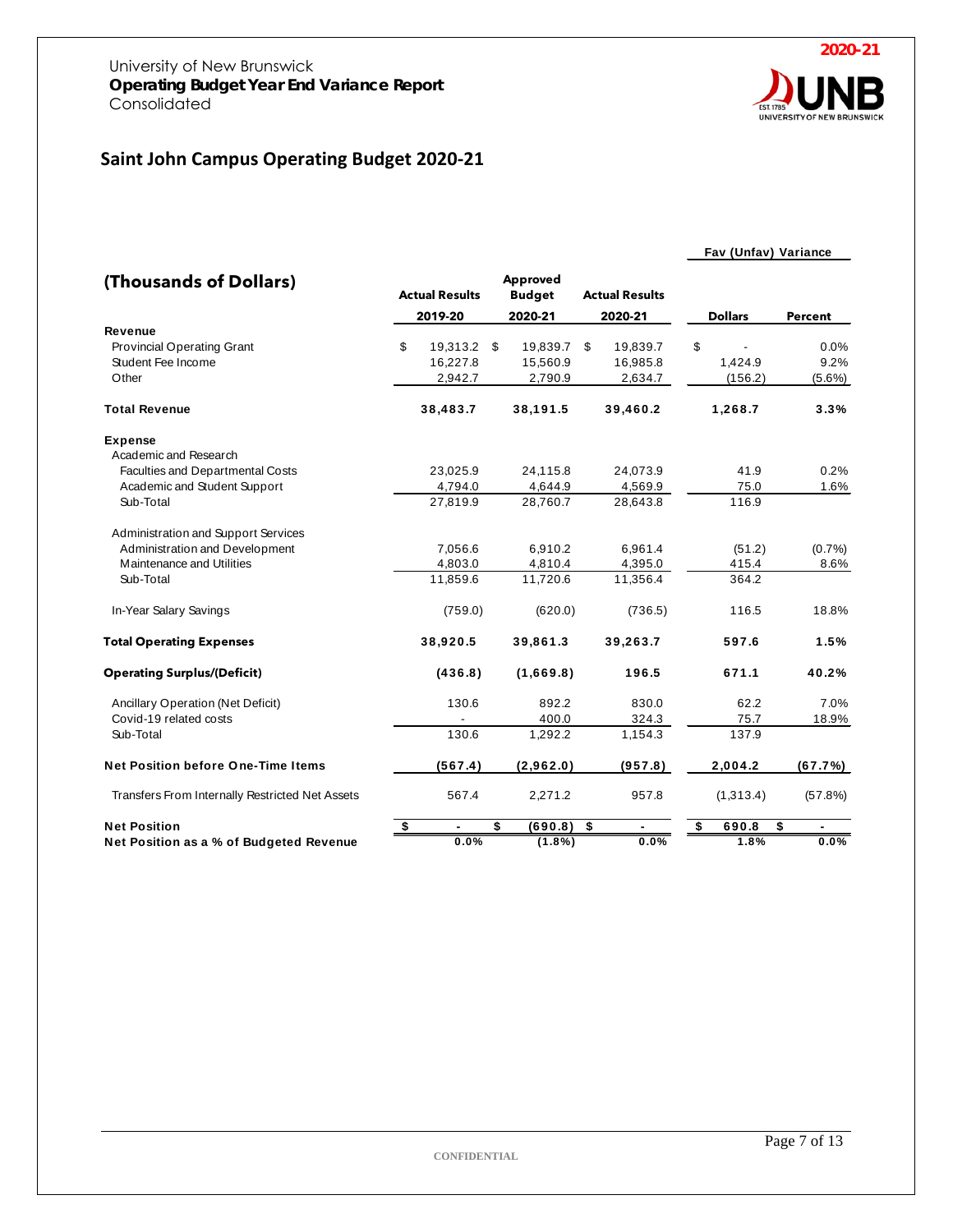

## <span id="page-7-0"></span>**Enrolment Update 2020-21 (Actuals and Historical) Highlights:**

|             |        |                                | Immigration   | Actual  | Actual  | <b>Budget</b> | Actual  | Variance       | Change from  |
|-------------|--------|--------------------------------|---------------|---------|---------|---------------|---------|----------------|--------------|
|             | Term   | Academic Level                 | <b>Status</b> | 2018/19 | 2019/20 | 2020/21       | 2020/21 | from Budget    | 2019/20      |
|             |        |                                | Domestic      | 5,156   | 5,053   | 4,892         | 4,816   | (76)           | (237)        |
|             |        | Undergraduate                  | International | 453     | 499     | 450           | 499     | 49             | 0            |
|             |        | <b>Total Undergraduate</b>     |               | 5,609   | 5,552   | 5,342         | 5,315   | (27)           | (237)        |
|             | Fall   | Graduate                       | Domestic      | 730     | 726     | 686           | 714     | 28             | (12)         |
|             |        |                                | International | 386     | 446     | 432           | 411     | (21)           | (36)         |
|             |        | <b>Total Graduate</b>          |               | 1,116   | 1,172   | 1,118         | 1,125   | $\overline{7}$ | (48)         |
| Fredericton |        | <b>Total Fall</b>              |               | 6,725   | 6,724   | 6,460         | 6,440   | (20)           | (285)        |
|             |        |                                | Domestic      | 4,962   | 4,856   | 4,681         | 4,639   | (42)           | (216)        |
|             |        |                                | International | 428     | 489     | 428           | 537     | 109            | 48           |
|             | Winter | <b>Total Undergraduate</b>     |               | 5,390   | 5,345   | 5,109         | 5,176   | 67             | (168)        |
|             |        |                                | Domestic      | 714     | 714     | 655           | 684     | 29             | (30)         |
|             |        |                                | International | 375     | 426     | 419           | 422     | 3              | (5)          |
|             |        | <b>Total Graduate</b>          |               | 1,089   | 1,140   | 1,074         | 1,106   | 32             | (35)         |
|             |        | <b>Total Winter</b>            |               | 6,479   | 6,485   | 6,183         | 6,282   | 99             | (203)        |
|             |        | Winter Term enrol as % of Fall |               | 96.4%   | 96.4%   | 95.7%         | 97.5%   |                |              |
|             |        |                                | Immigration   | Actual  | Actual  | <b>Budget</b> | Actual  | Variance       | Change from  |
|             | Term   | Academic Level                 | <b>Status</b> | 2018/19 | 2019/20 | 2020/21       | 2020/21 | from Budget    | 2019/20      |
|             |        |                                | Domestic      | 1,548   | 1,520   | 1.422         | 1,498   | 76             | (22)         |
|             |        | Undergraduate                  | International | 206     | 238     | 215           | 234     | 19             | (4)          |
|             |        | <b>Total Undergraduate</b>     |               | 1,754   | 1,758   | 1,637         | 1,732   | 95             | (26)         |
|             | Fall   | Graduate                       | Domestic      | 72      | 73      | 60            | 85      | 25             | 12           |
|             |        |                                | International | 74      | 103     | 40            | 50      | 10             | (53)         |
|             |        | <b>Total Graduate</b>          |               | 146     | 176     | 100           | 135     | 35             | (41)         |
| Saint John  |        | <b>Total Fall</b>              |               | 1,900   | 1,934   | 1,737         | 1,867   | 130            | (67)         |
|             |        |                                | Domestic      | 1,450   | 1,467   | 1,351         | 1,393   | 42             | (74)         |
|             |        |                                | International | 197     | 237     | 204           | 225     | 21             | (12)         |
|             | Winter | Total Undergraduate            |               | 1,647   | 1,704   | 1,555         | 1,618   | 63             | (86)         |
|             |        |                                | Domestic      | 72      | 79      | 57            | 95      | 38             | 16           |
|             |        |                                | International | 76      | 101     | 38            | 118     | 80             | 17           |
|             |        | <b>Total Graduate</b>          |               | 148     | 180     | 95            | 213     | 118            | 33           |
|             |        | <b>Total Winter</b>            |               | 1,795   | 1,884   | 1,650         | 1,831   | 181            | (53)         |
|             |        | Winter Term enrol as % of Fall |               | 94.4%   | 97.4%   | 95.0%         | 98.1%   |                |              |
|             |        |                                | Immigration   | Actual  | Actual  | <b>Budget</b> | Actual  | Variance       | Change from  |
|             | Term   | <b>Academic Level</b>          | <b>Status</b> | 2018/19 | 2019/20 | 2020/21       | 2020/21 | from Budget    | 2019/20      |
|             |        |                                | Domestic      | 6,704   | 6,574   | 6,314         | 6,313   | (1)            | (260)        |
|             |        | Undergraduate                  | International | 659     | 736     | 665           | 734     | 69             | (3)          |
|             | Fall   | Total Undergraduate            |               | 7,363   | 7,310   | 6,979         | 7,047   | 68             | (263)        |
|             |        | Graduate                       | Domestic      | 802     | 799     | 746           | 800     | 54             | $\mathbf{1}$ |
|             |        |                                | International | 460     | 549     | 472           | 460     | (12)           | (89)         |
|             |        | <b>Total Graduate</b>          |               | 1,262   | 1,348   | 1,218         | 1,260   | 42             | (88)         |
|             |        | <b>Total Fall</b>              |               | 8,625   | 8,658   | 8,197         | 8,307   | 110            | (351)        |
| UNB Total   |        |                                | Domestic      | 6,412   | 6,323   | 6,032         | 6,033   | 1              | (290)        |
|             |        |                                | International | 625     | 726     | 632           | 762     | 130            | 36           |
|             | Winter | Total Undergraduate            |               | 7,037   | 7,049   | 6,664         | 6,795   | 131            | (254)        |
|             |        |                                | Domestic      | 786     | 793     | 712           | 779     | 67             | (14)         |
|             |        |                                | International | 451     | 527     | 457           | 539     | 82             | 12           |
|             |        | <b>Total Graduate</b>          |               | 1,237   | 1,320   | 1,169         | 1,318   | 149            | (2)          |
|             |        | <b>Total Winter</b>            |               | 8,274   | 8,369   | 7,833         | 8,113   | 280            | (256)        |
|             |        | Winter Term enrol as % of Fall |               | 95.9%   | 96.7%   | 95.6%         | 97.7%   |                |              |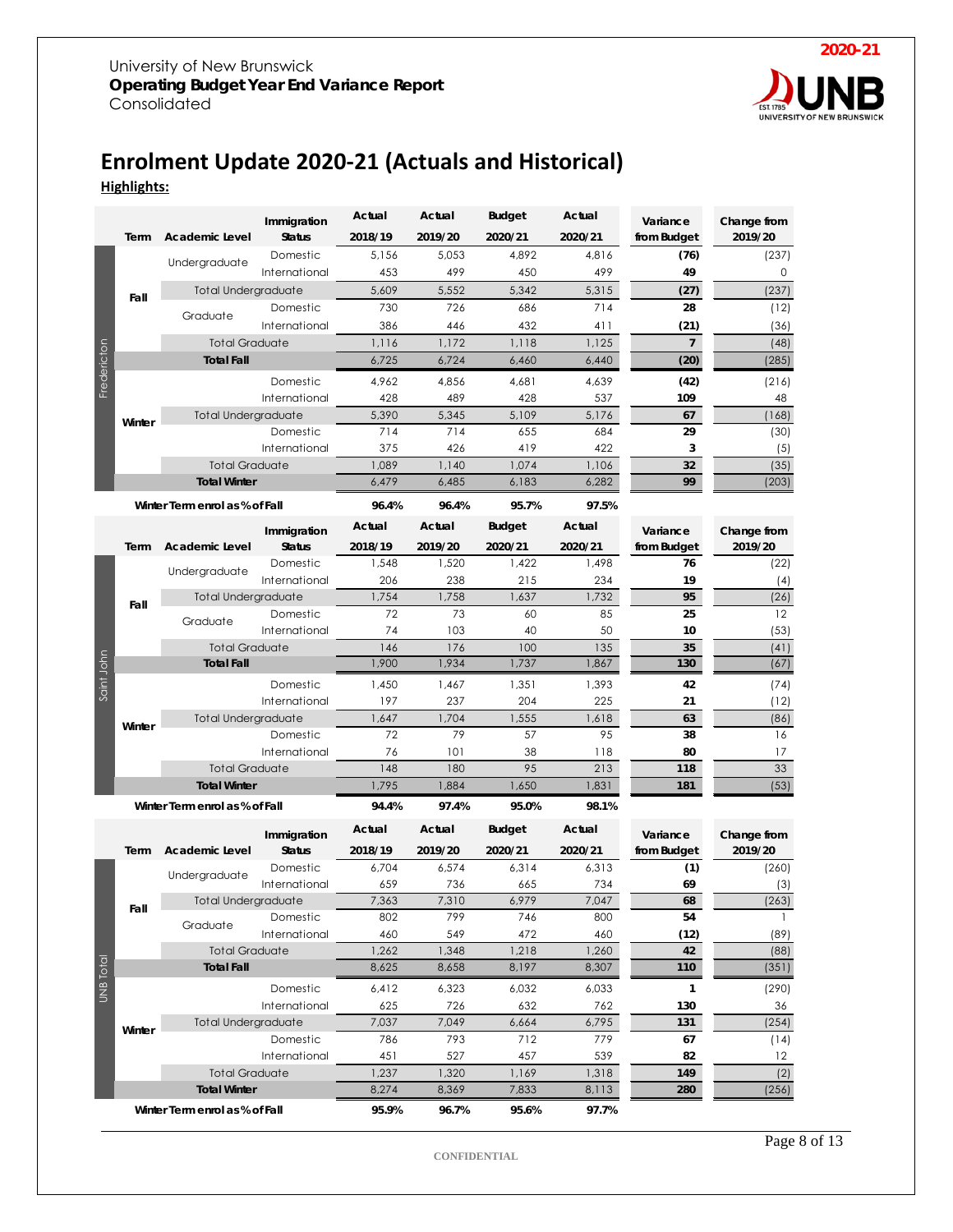

#### **Fall Term**

Undergraduate and graduate enrolment exceeded budgeted FTE by a combined 110.

• + 68 undergraduate, + 42 graduate students FTE over budget.

International enrolment was 57 FTEs above budget.

• + 69 undergraduate, - 12 graduate FTE compared to budget.

Loss of 351 FTE (4.0%) compared to Fall 2019.

- - 263 undergraduate FTE (-3.6%)
	- o Of this loss, UNB is down 119 FTE domestic students from high school, with the remaining losses coming from previously enrolled students.
- $\bullet$  88 graduate FTE (-6.5%)
- - 92 international FTE (-7.1%)

While UNB maintained its international undergraduate enrolment only dropping 3 FTE, the remainder of the international losses were in graduate FTE.

Looking to the longer term, UNB's first year domestic high school enrolment decreased 125 FTE (10%) year over year. The impact of this smaller cohort will likely be felt for a number of years as they progress through their education and is something that we will continue to monitor.

#### **Winter Term**

Undergraduate and graduate enrolment exceeded budgeted FTE by a combined 280.

- + 131 undergraduate, + 149 graduate students FTE over budget.
- Undergraduate increases related to students who deferred to January.
- The graduate increase is related to both campuses bringing in a Winter cohort of MBA students, which has not been done previously.

International enrolment was 212 FTEs above budget.

• + 130 undergraduate, + 82 graduate FTE compared to budget.

Loss of 256 FTE (3.1%) compared to Winter 2020.

- - 254 undergraduate FTE (-3.6%)
- - 2 graduate FTE (-0.0%)
- $\bullet$  +48 international FTE (3.8%)

UNB increased its international undergraduate enrolment 36 FTE, the remainder of the international increases were in graduate FTE.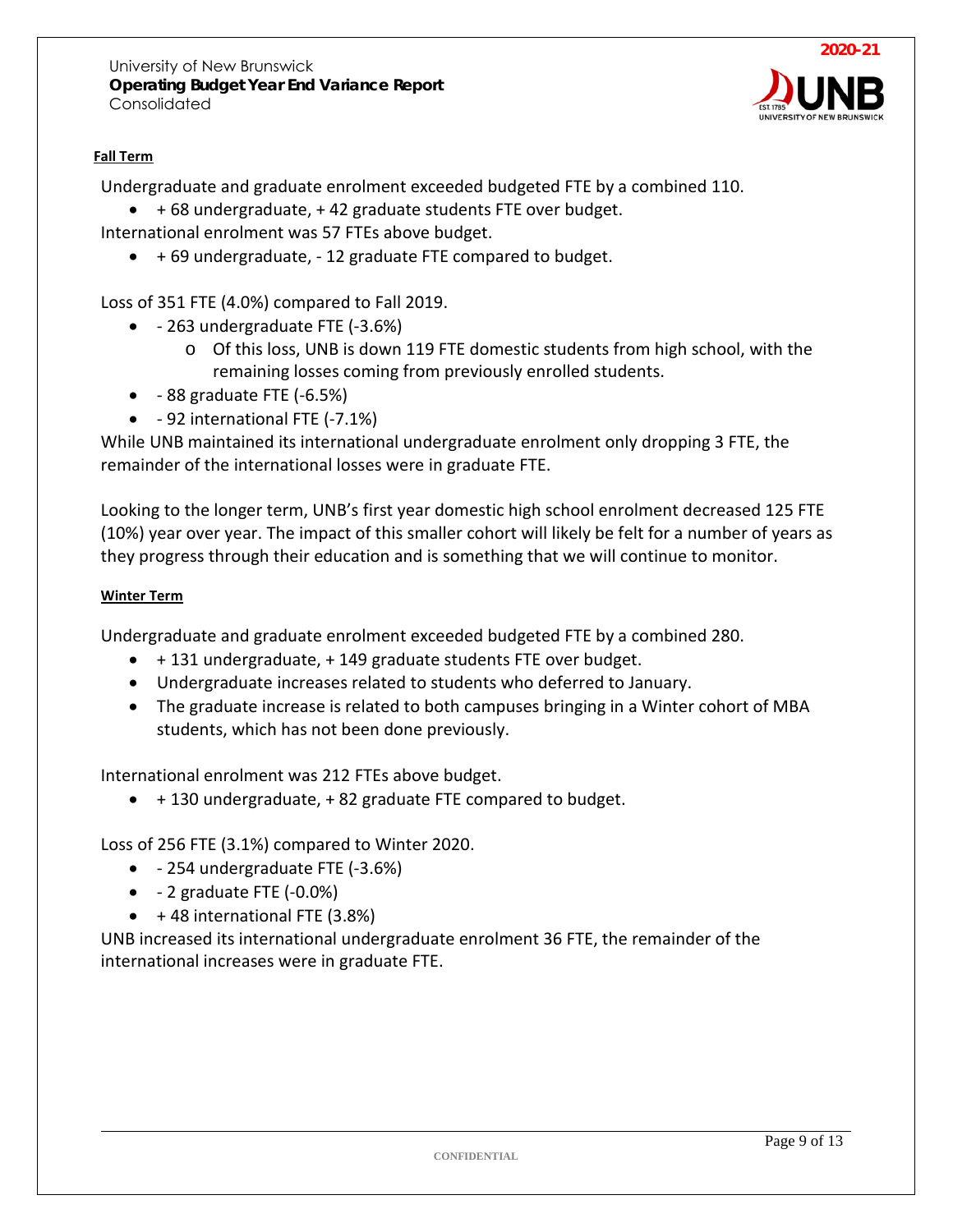

# <span id="page-9-0"></span>**Revenue**

#### <span id="page-9-1"></span>**Provincial Operating Grant**

An MOU with the Province was signed on July 3rd, 2018 ensuring stable funding for the University and stable tuition for students through 2020-21. For 2020-21, the unrestricted operating grant pool was increased by 2% and enrolment totals were weighted into the calculation for the first time since they were frozen at 2014-15 levels. These two factors resulted in UNB's Operating Grant increasing 2.9% over the 2019-20 amount, indicating that UNB's total weighted enrolment is a greater percentage of total provincial enrolment total than it was 6 years ago.

#### <span id="page-9-2"></span>**Student Fee Income**

**Table 1: Major Drivers of Variance in Student Fee Income**

|                                                  |    | <b>UUNJULIDAI ED</b> |             |             |                           |         |  |
|--------------------------------------------------|----|----------------------|-------------|-------------|---------------------------|---------|--|
| (Thousands of Dollars)                           |    | <b>Summer</b>        | Fall        | Winter      | <b>Total Final Result</b> |         |  |
| Positive/ (Negative) Variance from Budget        |    |                      |             |             |                           |         |  |
| Undergraduate Tuition                            | S  | $(244.2)$ \$         | 394.6 \$    | $386.8$ \$  |                           | 537.2   |  |
| Undergraduate (Supplementary International Fees) | \$ | -S<br>22.1           | $398.8$ \$  | 669.8       | \$                        | 1,090.8 |  |
| <b>Graduate Tuition</b>                          | \$ | $(0.6)$ \$           | 83.8 \$     | 284.8       | -S                        | 368.0   |  |
| Graduate (Supplementary International Fees)      | \$ | $0.2 \text{ } $$     | $(98.4)$ \$ | $(85.3)$ \$ |                           | (183.6) |  |
| Fee remissions, miscellaneous and forfeited fees | \$ | $(2.0)$ \$           | $(0.1)$ \$  | $(35.3)$ \$ |                           | (37.3)  |  |
| <b>Total Final Result</b>                        |    | (224.4) \$           | 778.7       | 1.220.9     | £.                        | 1,775.2 |  |

**CONSOLIDATED** 

As shown in Table 1 (above), the consolidated year-end tuition and fees for 2020-21 are better than budgeted due to stronger undergraduate numbers, both domestically and internationally and good domestic graduate figures. These factors contributed a nearly \$2.0 million positive budget variance which was offset by lower than budgeted revenue from international graduate tuition for a net positive variance related to Student Fee Income of \$1.8 million.

On Fredericton Campus, strong international undergraduate and domestic graduate figures, were mostly offset by lower domestic undergraduate and international graduate tuition, ultimately contributing a positive variance of \$350.3k. The Saint John campus had positive budget variances in all categories, the most significant of which was in domestic undergraduate tuition, leading to an overall positive variance of \$1,424.9k.

#### <span id="page-9-3"></span>**Other Revenue**

The consolidated year-end other revenue total resulted in a negative variance of \$(426)k. In the Fredericton operations, this is made up of negative variances related to net revenue from the College of Extended Learning \$(192)k, Research Overhead \$(285)k, and offset by a positive variance in Investment Returns \$214k. The negative variance in Saint John was generated from Management fees, Parking and sundry items \$(222)k offset by an increase in investment income \$67k.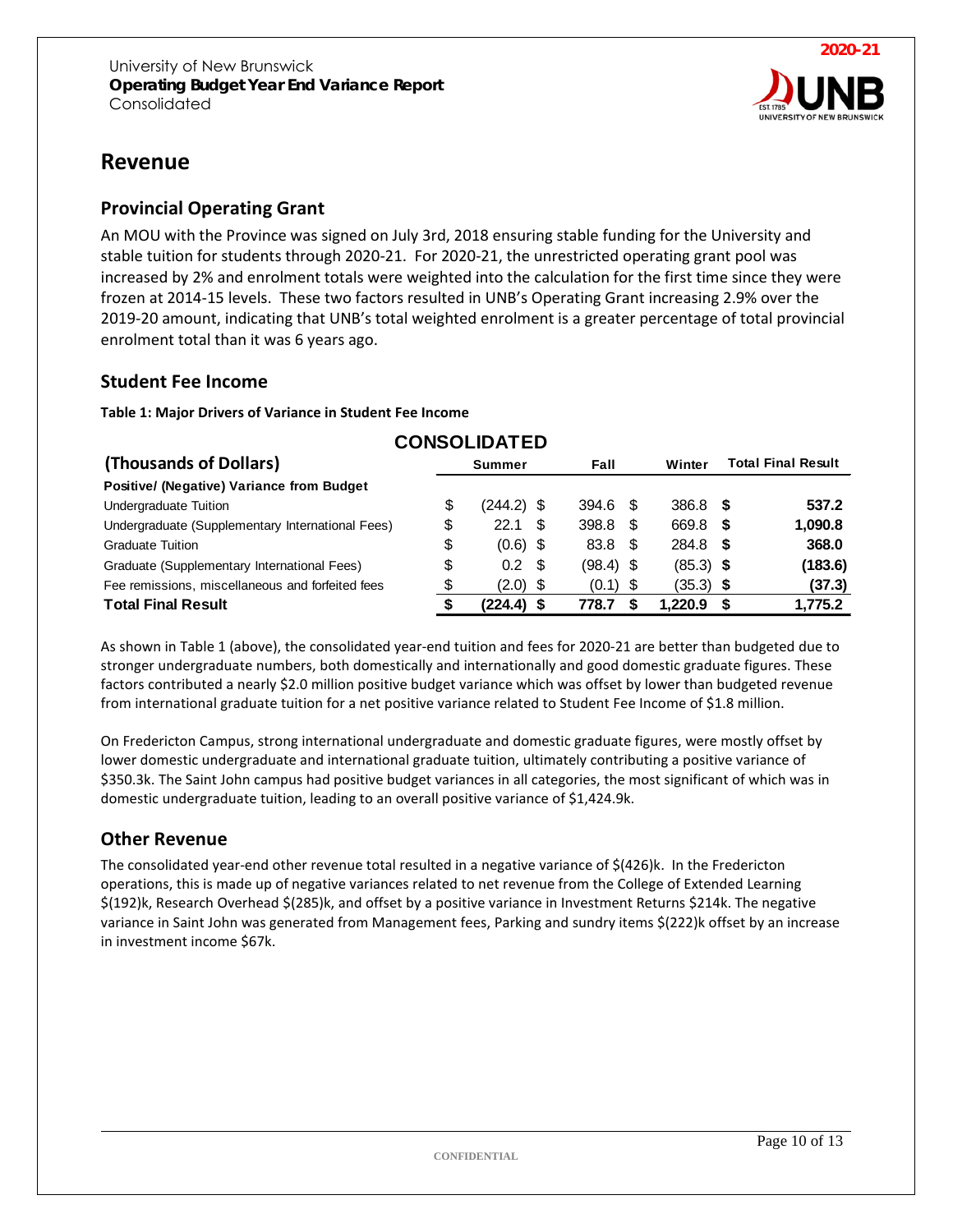

# <span id="page-10-0"></span>**Expense**

#### <span id="page-10-1"></span>**Academic and Research**

The consolidated Academic and Research expenses were close to budgeted.

Fringe benefits were better than budget by \$620k. However this was offset by negative budget variances relating to the MQIM program in the Faculty of Management (\$157)k and URec \$(454)k - both these variances can be attributed to Covid-19 restrictions.

#### <span id="page-10-2"></span>**Administration and Support Services**

The consolidated year-end variance for the Administration and Support Services expenses were \$91k better than budget.

On the Fredericton Campus there is a negative variance of \$(273)k. The largest contributor to the negative variance relates costs for the print services department in ITS of \$(735)k, other negative variances occurred in expenses for Insurance \$(72)k and Bad Debts \$(59)k. These were more than offset by positive variances for Fringe Benefits \$229k and Utilities of \$516k.

On the Saint John campus there was a negative variance on agent fees paid through the International recruiting office of (\$180)k . The negative variance was more than offset by a positive variance in utilities costs of \$286k, central administrative and contingency accounts \$130k, and snow removal \$130k.

### <span id="page-10-3"></span>**In-Year Salary Savings**

Salary savings arise due to position vacancies (resignations, retirements, etc.) that are not filled immediately. The University expects, and budgets for, salary savings in the region of 2% of the salary mass annually. The actual salary savings will vary depending on actual experience. A portion of salary savings are returned to the units to assist with hiring interim personnel.

The Fredericton Campus increased the budgeted amount by \$750k to account for additional savings expected from the reduced hiring during Covid. The salary savings budget was \$4.1 million. The year-end results exceeded that amount by \$97 thousand as shown in table 4.

The Saint John Campus had a salary savings budget of \$736.5 thousand. The year-end results exceeded that amount by \$116.5 thousand as shown in table 5.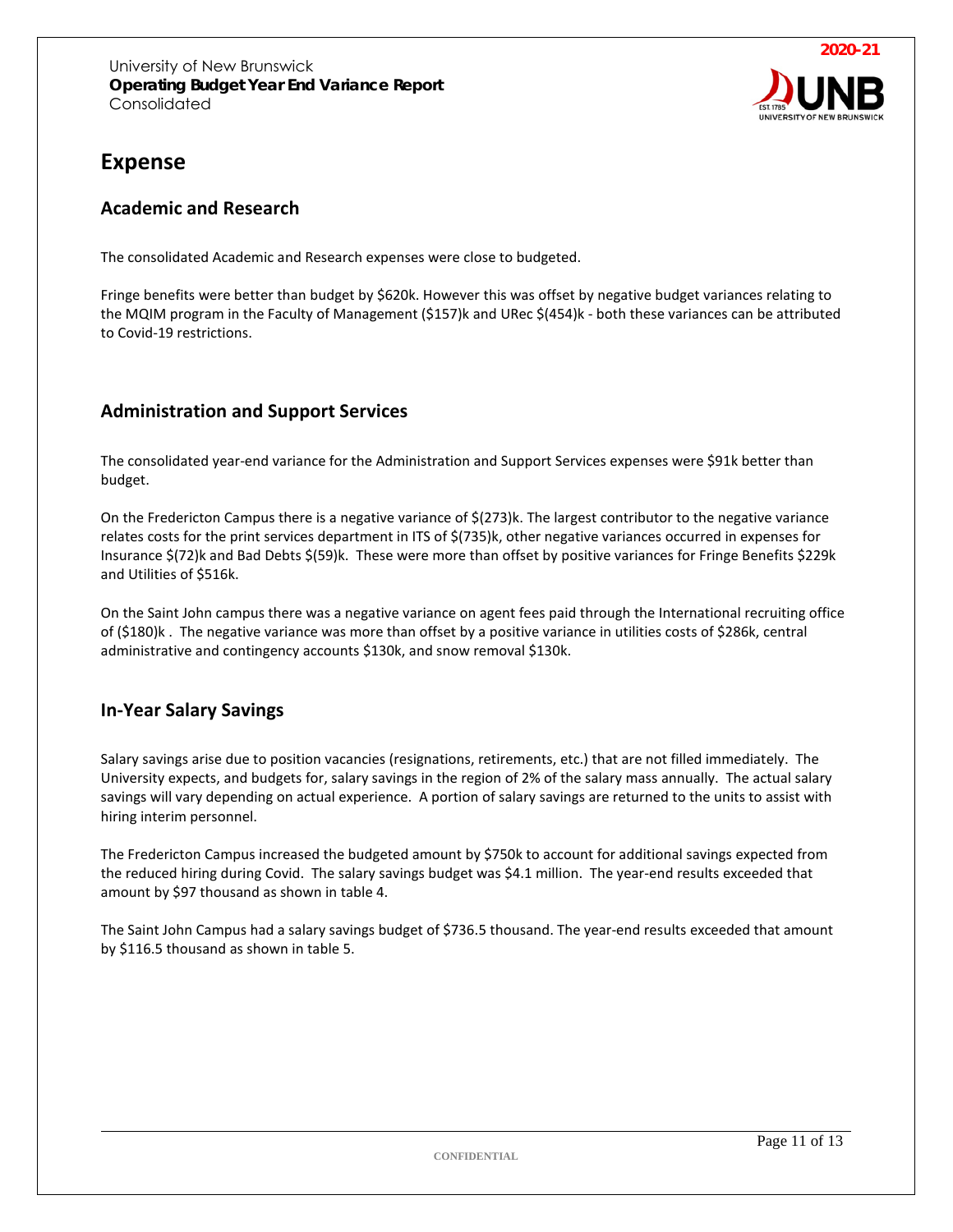

#### **Table 4: Fredericton Campus In-Year Salary Savings**

|                                                                     |           | Academic       | Non Academic   |   | <b>Total Savings</b> |     | Returned | <b>Net Savings</b> |
|---------------------------------------------------------------------|-----------|----------------|----------------|---|----------------------|-----|----------|--------------------|
|                                                                     |           |                |                |   | 000's                |     |          |                    |
| <b>Faculties and Departments</b>                                    | \$        | 2,676          | \$<br>734 \$   |   | 3,410                | -\$ | 832      | \$<br>2,578        |
| Academic and Student Support<br>Administration and Support Services | 108<br>66 |                | 995            |   | 1,103                |     | 381      | 722                |
|                                                                     |           |                | 1,116          |   | 1,182                |     | 291      | 891                |
| Maintenance & Utilities                                             | ۰         | $\blacksquare$ | $\blacksquare$ |   |                      |     |          |                    |
| Year to date                                                        | \$        | 2,850          | \$<br>2,845    | S | 5,695                | S   | 1,504    | 4,191              |
| Total salary savings                                                |           |                |                |   |                      |     |          | \$<br>4,191        |
| Budget                                                              |           |                |                |   |                      |     |          | \$<br>4,094        |
| Variance                                                            |           |                |                |   |                      |     |          | \$<br>97           |

#### **Table 5: Saint John Campus In-Year Salary Savings**

|                                                                     |    | Academic                 |           | Non Academic Total Savings<br>000's | Returned                 | <b>Net Savings</b> |     |
|---------------------------------------------------------------------|----|--------------------------|-----------|-------------------------------------|--------------------------|--------------------|-----|
| <b>Faculties and Departments</b>                                    | \$ | 685                      | \$<br>27  | 712                                 | \$<br>59                 | - \$               | 653 |
| Academic and Student Support<br>Administration and Support Services |    | -                        | 33        | 33                                  | $\overline{\phantom{0}}$ |                    | 33  |
|                                                                     |    | $\overline{\phantom{0}}$ | 38        | 38                                  | $\overline{\phantom{0}}$ |                    | 38  |
| Maintenance & Utilities                                             |    | ۰                        | 12        | 12                                  | $\overline{\phantom{0}}$ |                    | 12  |
| Year to date                                                        | S  | 685                      | \$<br>110 | 795<br>-S                           | \$<br>59                 | S                  | 736 |
| <b>Total salary savings</b>                                         |    |                          |           |                                     |                          | \$                 | 736 |
| <b>Budget</b>                                                       |    |                          |           |                                     |                          | \$                 | 620 |
| Variance                                                            |    |                          |           |                                     |                          | \$                 | 116 |